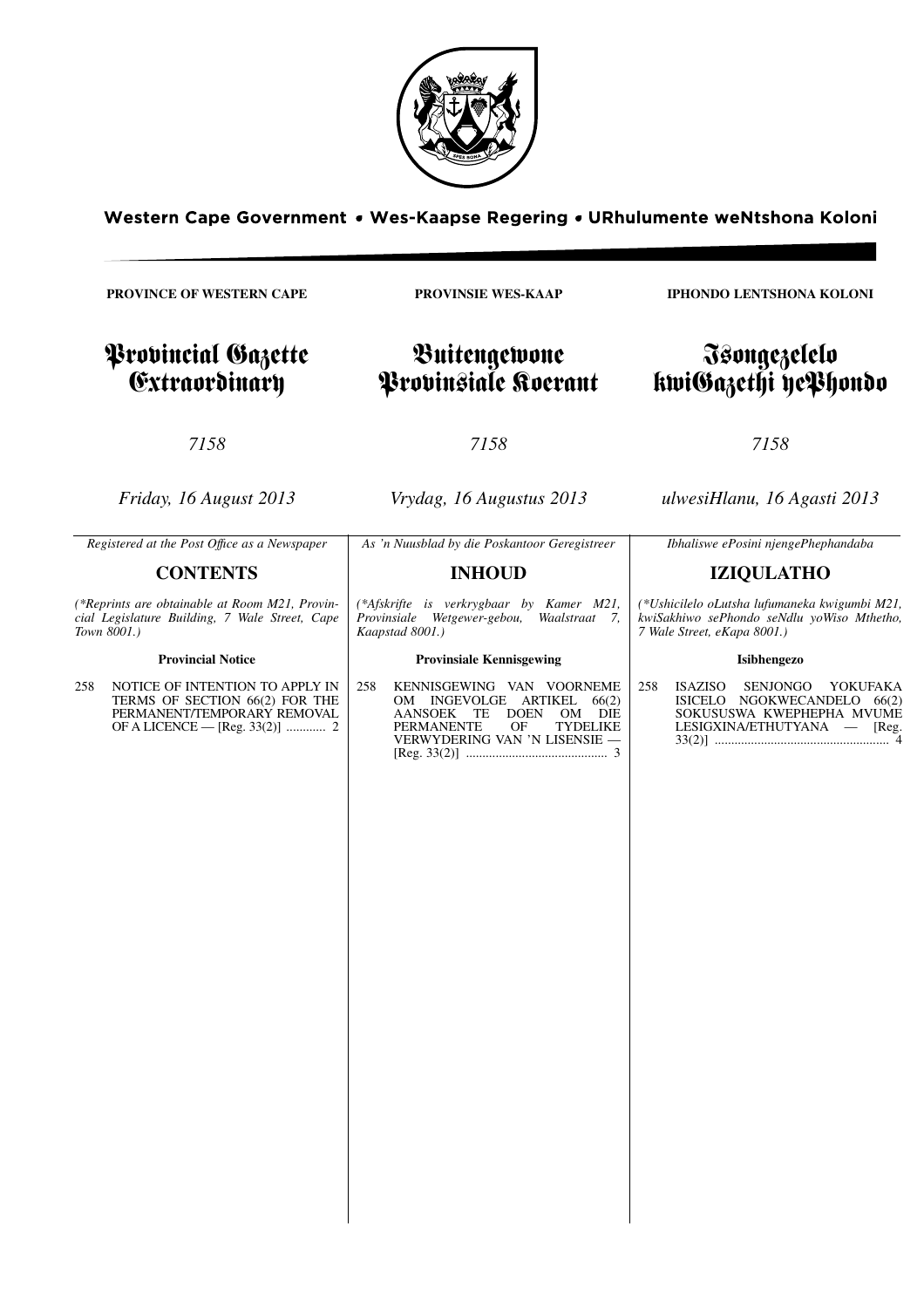#### **PROVINCIAL NOTICE**

The following Provincial Notices is published for general information.

ADV. B. GERBER, DIRECTOR-GENERAL

Provincial Building, Wale Street, Cape Town.

#### **PROVINSIALE KENNISGEWING**

Die volgende Provinsiale Kennisgewing word vir algemene inligting gepubliseer.

ADV. B. GERBER, DIREKTEUR-GENERAAL

Provinsiale-gebou, Waalstraat, Kaapstad.

#### **ISAZISO SEPHONDO**

Ezi zaziso zilandelayo zipapashelwe ukunika ulwazi ngokubanzi.

ADV. B. GERBER, UMLA WULI-JIKELELE

iSakhiwo sePhondo, Wale Street, eKapa.

#### **DEPARTMENT OF ECONOMIC DEVELOPMENT AND TOURISM**

P.N. 258/2013 16 August 2013

# **WESTERN CAPE LIQUOR ACT, 2008 (ACT 4 OF 2008)**

#### **FORM 30**

#### **NOTICE OF INTENTION TO APPLY IN TERMS OF SECTION 66(2)** FOR THE PERMANENT/TEMPORARY REMOVAL OF A LICENCE — [Reg. 33(2)]

Notice is hereby given that it is the intention to lodge the above-mentioned application, particulars of which appear hereunder, with the Western Cape Liquor Authority and the designated liquor officer or officers referred to in regulation 32(1).

| Full name, street and<br>postal address of<br>applicant                                             | Kind of licence to<br>be removed | Kind of liquor to<br>be sold | <b>Full address of licensed</b><br>premises and munici-<br>pality in which situated              | Name under which<br>business is to be con-<br>ducted and full address<br>of other premises                 | Determinations,<br>consents, approvals<br>or authorities<br>applied for |
|-----------------------------------------------------------------------------------------------------|----------------------------------|------------------------------|--------------------------------------------------------------------------------------------------|------------------------------------------------------------------------------------------------------------|-------------------------------------------------------------------------|
| Jacobs Johannes<br>Gerhardus                                                                        | On Consumption                   | All kinds of liquor          | 66 Voortrekker Street,<br>Lamberts Bay, 8130                                                     | Weskus Kombuis                                                                                             | Removal                                                                 |
| 98 Voortrekker Street.<br>Lamberts Bay, 8130                                                        |                                  |                              | Cederberg Municipality                                                                           | Erf 184, 98 Voortrekker<br>Street, Lamberts Bay                                                            |                                                                         |
| Boomerang Trading 42<br>Pty Ltd<br>1 Waterford Place, Cen-<br>tury Boulevard, Century<br>City, 7446 | On Consumption                   | All kinds of liquor          | Erf 9495, Shop 14,<br>Nedbank Centre, CJ<br>Langenhoven Road,<br>6530<br>George Municipality     | V-Bar<br>Erf 13840 consolidated<br>with Erven 3483 $\&$<br>13839, 70 Courtney<br>Street, George            | Removal                                                                 |
| Betting World Milnerton<br>PO Box 53073,<br>Kenilworth, 7745                                        | On Consumption                   | All kinds of liquor          | Erf 23226, Shop 1 & 2,<br>The Gallery, Koeberg<br>Road, Montague<br>Gardens<br>City of Cape Town | <b>Betting World Milnerton</b><br>Erf 23226, Shop 20,<br>The Gallery, Koeberg<br>Road, Montague<br>Gardens | Removal                                                                 |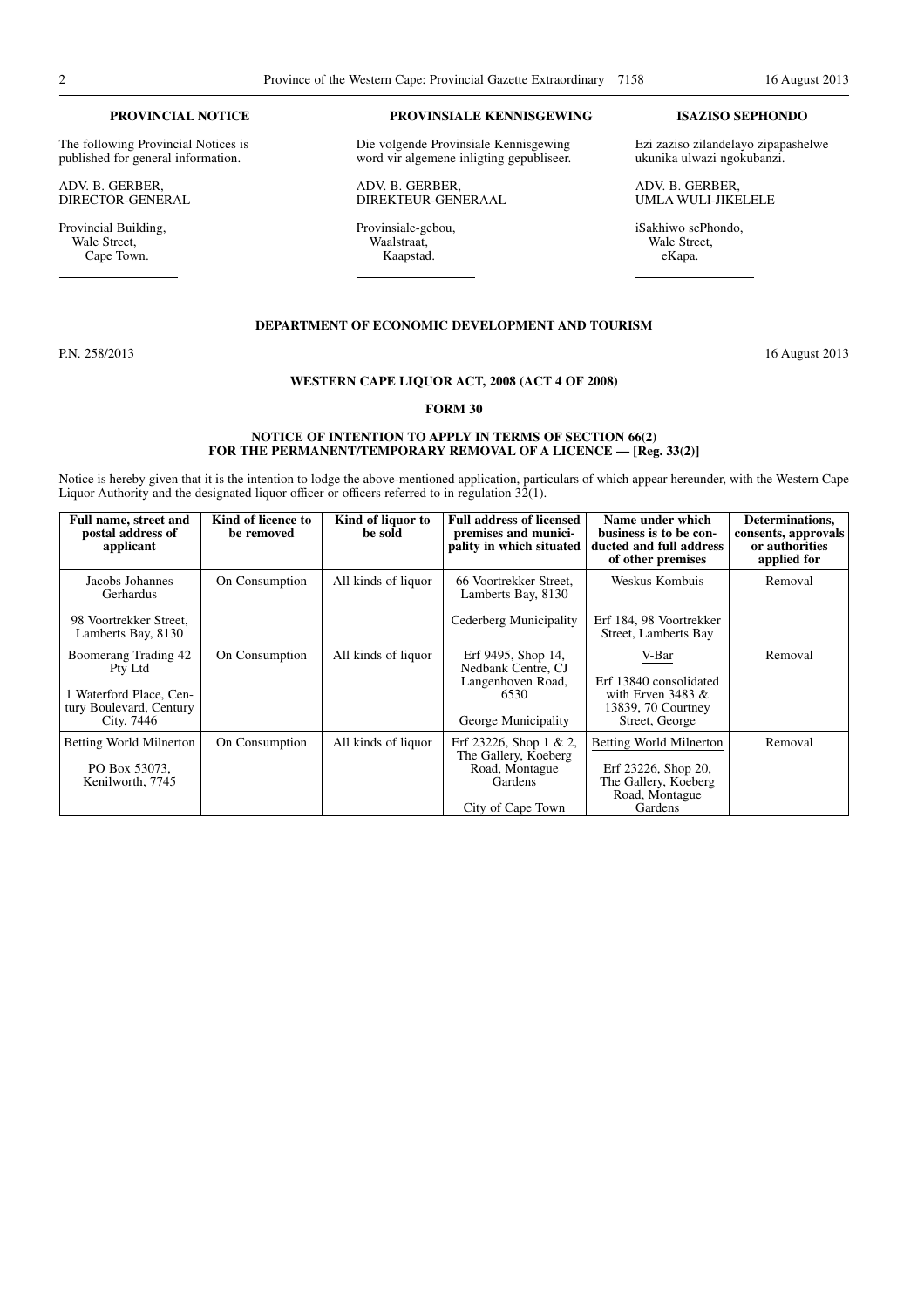### **DEPARTEMENT VAN EKONOMIESE ONTWIKKELING EN TOERISME**

P.K. 258/2013 16 Augustus 2013

# **WES-KAAPSE DRANKWET, 2008 (WET 4 VAN 2008)**

#### **VORM 30**

#### **KENNISGEWING VAN VOORNEME OM INGEVOLGE ARTIKEL 66(2) AANSOEK TE DOEN OM DIE PERMANENTE OF TYDELIKE VERWYDERING VAN 'N LISENSIE — [Reg. 33(2)]**

Kennisgewing geskied hiermee dat dit die voorneme is om bovermelde aansoek, waarvan die besonderhede hieronder verskyn, by die Wes-Kaapse Drankowerheid en die aangewese drankbeampte of beamptes soos na verwys in regulasie 32(1) in te dien.

| Volle naam, straat- en<br>posadres van<br>aansoeker                                            | Tipe lisensie wat<br>Verwyder moet<br>word | Tipe drank wat<br>verkoop moet word | Volle adres van<br>gelisensieerde perseel<br>en munisipaliteit<br>Waar dit geleë is             | Naam waaronder<br>besigheid bedryf sal<br>word en volledige<br>adres van ander<br>perseel           | Bepalings,<br>toestemming,<br>goedkeuring of<br>magtiging<br>waarvoor aansoek<br>gedoen word |
|------------------------------------------------------------------------------------------------|--------------------------------------------|-------------------------------------|-------------------------------------------------------------------------------------------------|-----------------------------------------------------------------------------------------------------|----------------------------------------------------------------------------------------------|
| Jacobs Johannes<br>Gerhardus<br>Voortrekkerstraat 98,<br>Lambertsbaai, 8130                    | Binne verbruik                             | Alle soorte drank                   | Voortrekkerstraat 66.<br>Lambertsbaai, 8130<br>Cederberg Munisipaliteit                         | Weskus Kombuis<br>Erf 184.<br>Voortrekkerstraat 98.<br>Lambertsbaai                                 | Verwydering                                                                                  |
| Boomerang Trading 42<br>Edms Bpk<br>Waterford Place 1,<br>Centuryrylaan, Century<br>City, 7446 | Binne verbruik                             | Alle soorte drank                   | Erf 9495, Winkel 14,<br>Nedbanksentrum, CJ<br>Langenhovenweg, 6530<br>George Munisipaliteit     | V-Bar<br>Erf 13840 gekonsolideer<br>met Erwe 3483 $\&$<br>13839, Courtneystraat<br>70, George       | Verwydering                                                                                  |
| Betting World Milnerton<br>Posbus 53073.<br>Kenilworth, 7745                                   | Binne verbruik                             | Alle soorte drank                   | Erf 23226, Winkel $1 \&$<br>2, The Gallery,<br>Koebergweg, Montague<br>Gardens<br>Stad Kaapstad | Betting World Milnerton<br>Erf 23226, Winkel 20,<br>The Gallery,<br>Koebergweg, Montague<br>Gardens | Verwydering                                                                                  |